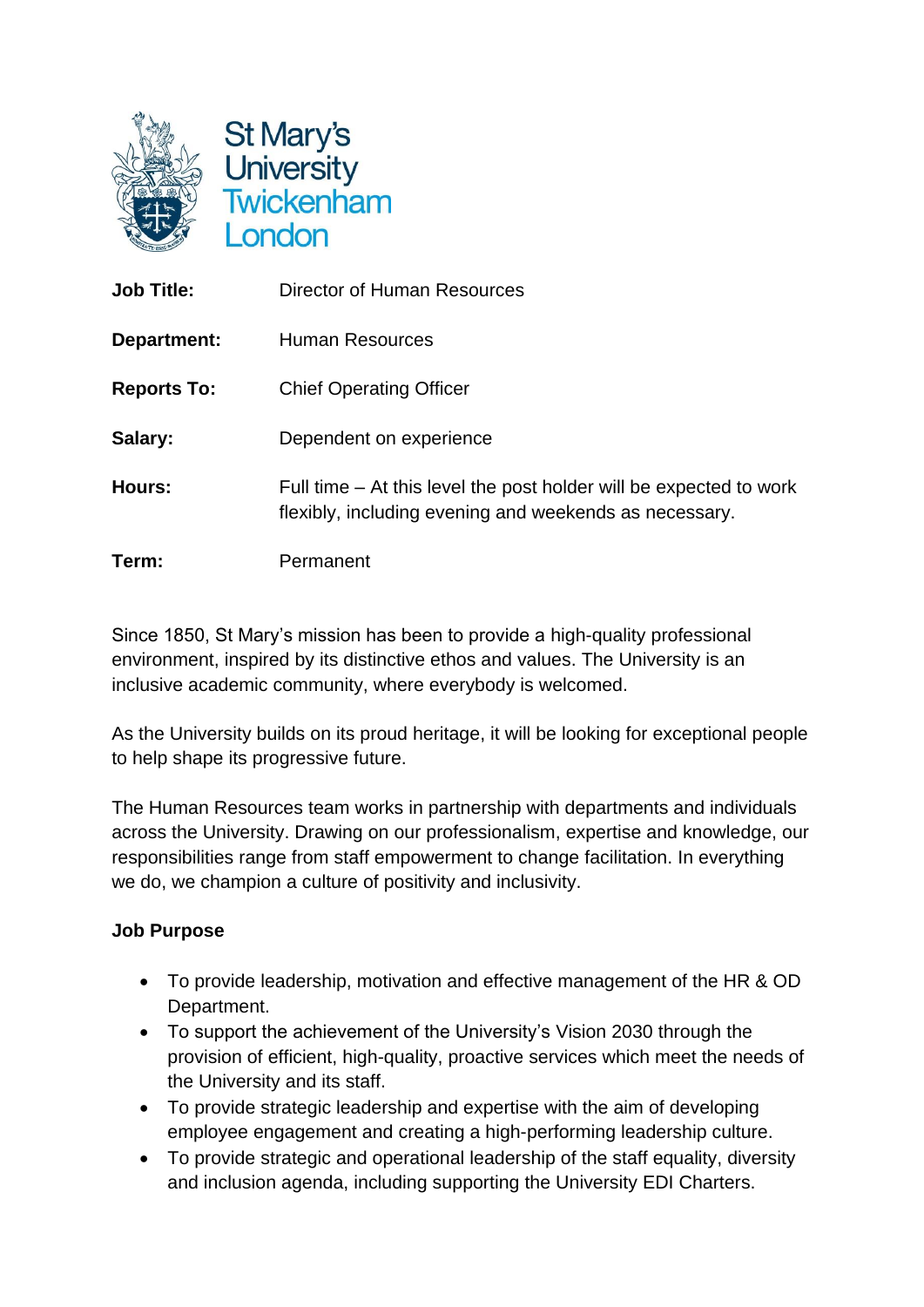- To provide leadership in staffing impact as part of business continuity planning and crisis management.
- To lead the drive to actively identify and manage talent through the University People Strategy.

## **Main Duties and Responsibilities**

## **Leadership & Strategic responsibilities**

- Ensure the University's Vision 2030 is supported and enabled across the University through the continued development and implementation of the fiveyear People Strategy.
- Trovide a solution-based approach to the senior leadership team by the application of appropriate interventions.
- To act as a strategic HR Partner to the Senior Leadership Team and Board of Governors as appropriate.
- In light with the five-year People strategy, lead the approach to the promotion of equality, diversity and inclusion of staff and the promotion of a diverse and inclusive culture.
- To further develop a culture of positive leadership behaviours, ownership and engagement where all staff feel empowered, supported and trusted to perform to the best of their ability.
- Role model and lead by example in respect of University values, anticipate and act as the facilitator to uncover areas requiring improvement and identify both short-term benefits and longer-term change solutions.
- To develop and implement high quality policies, procedures and practices that are simple, fair and transparent while ensuring they are accessible and fully compliant.
- To lead the drive for all people processes to continue the drive for full automation, with the aim of reducing the bureaucratic burden for both HR and staff.
- Ensure that the HR Team is led by example, motivated and developed to continue its aspiration to operate as a high-performing team.

# **Operational responsibilities**

- Ensure a high-quality employee life-cycle experience by the delivery of a seamless, customer-focused, valuable, efficient and professional service to the University at all times.
- To keep abreast of external developments within the government, the higher education sector and wider employment legislation and emerging best practice, assess their implications, and evaluate the impact and make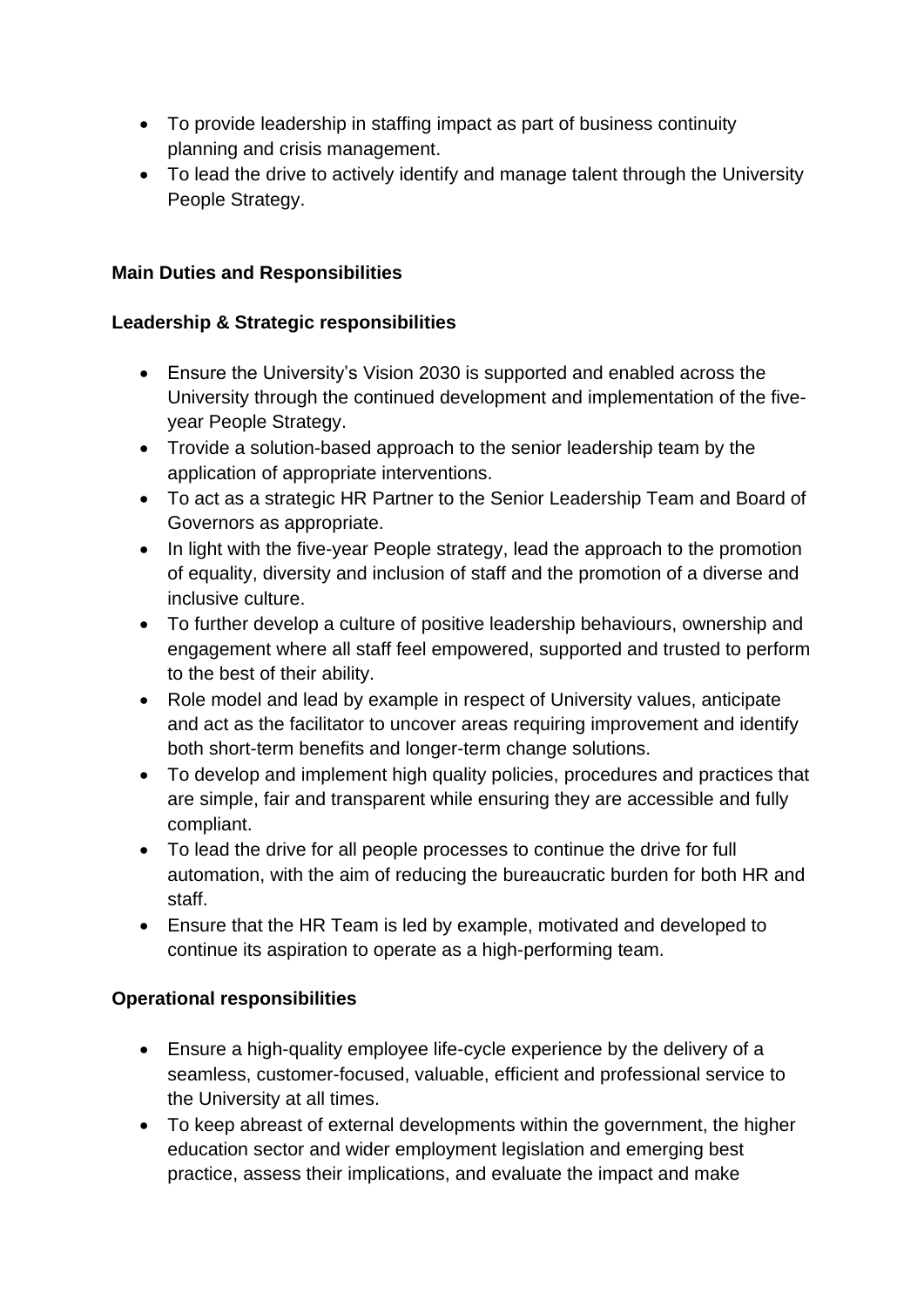recommendations for potential change or enhancement within the University, as appropriate.

- To support and encourage an environment of positive leadership with underpinning proactive OD interventions.
- Ensure the that staff data is accurately captured, maintained and stored in line with GDPR legislation.
- Support the University and Department heads through the production of People Packs, wider analytics and reporting to enable data-driven decision making.
- To be accountable for meeting all statutory obligations arising from the management of Human Resources on behalf of the University, including gender and ethnicity pay gap reporting and the HESA staff return.
- Plan, coordinate and lead on the people aspect of projects across the University to ensure optimal success.
- Work closely with senior leaders to proactively plan, advise and support change, ensuring that people and financial impact is fully considered and communicated throughout the process.
- Develop effective working relationships with a wide variety of stakeholders, both internal and external, including further developing and maintaining relationships with the recognised Unions.
- Ensure that all external providers and services used by the department are managed appropriately, ensuring service level agreements are met and that they provide value for money for the University.
- To plan and manage the HR Department resources and budget in accordance with the University priorities and financial regulations, and ensure that procurement procedures are followed at all times.
- Provide support and oversee the process of the annual University Promotions Committee.
- Attend and Chair internal and external working groups or Committees as required by the Chief Operating Officer.
- Undertake any other activities, as reasonably requested, by the Chief Operating Officer.